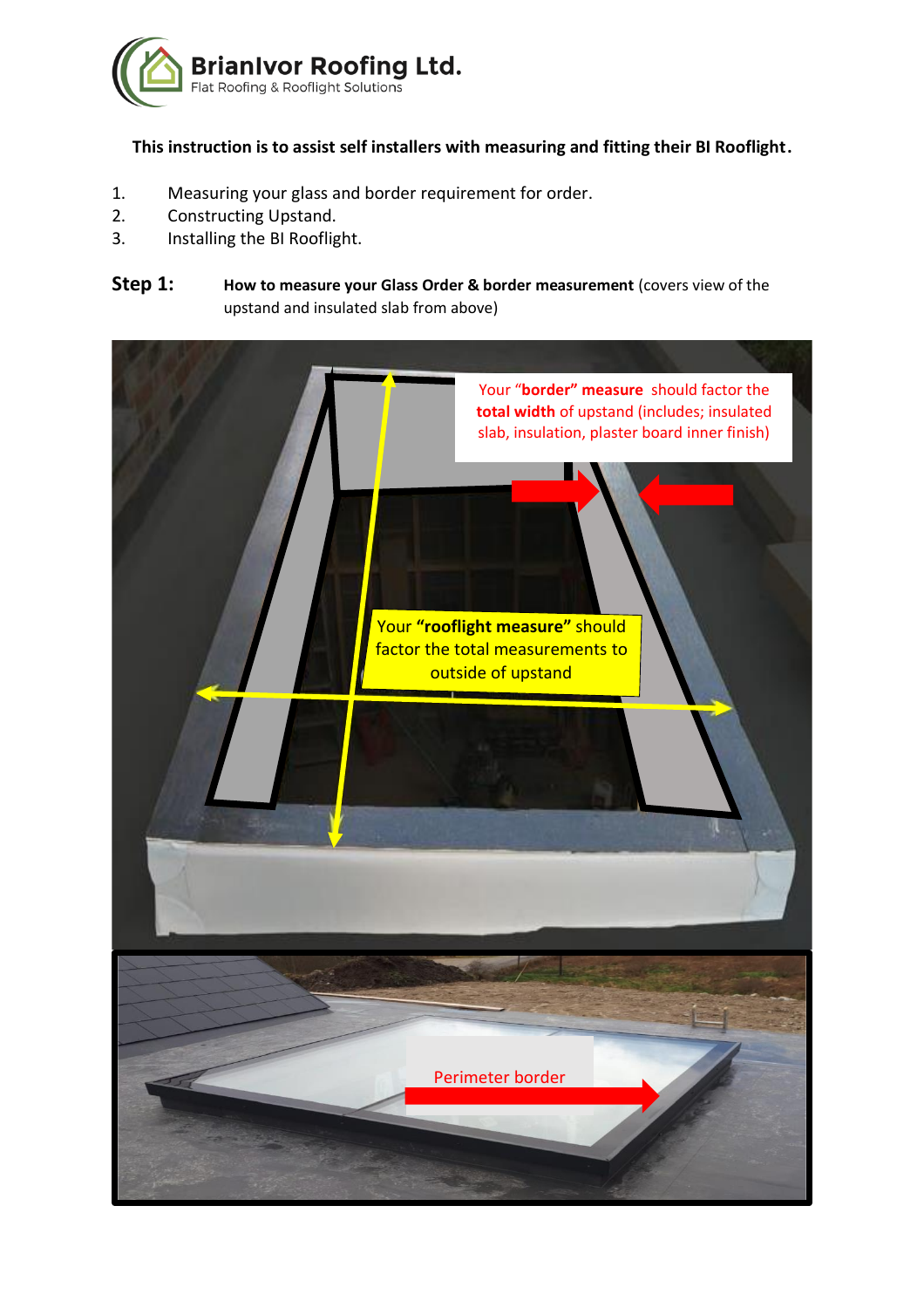

## **Step 2: How to construct your upstand.**



## **Upstand Preparation**

- 1. Construct with 75mm x 45mm timbers.
- 2. Height of upstand should be 100mm minimum above finished roof.
- 3. Ensure **5 degree fall minimum**.
- 4. Use 75mm insulation inserts.
- 5. Attach insulated slab ( minimum 25mm) to kerb inside.



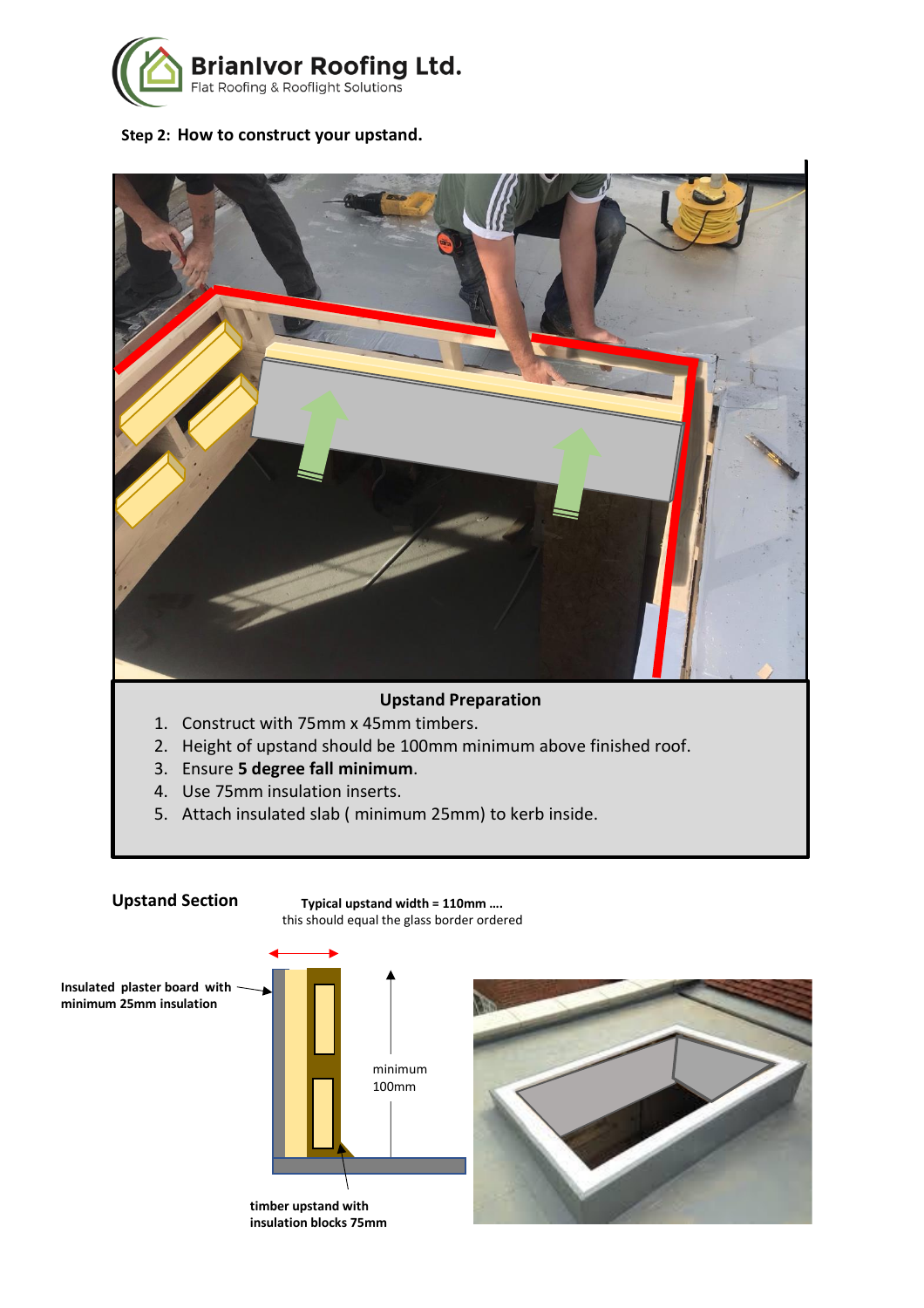

## **4. How to install your rooflight to the upstand.**

## **Base Frame**



## **Fixing Base Frame onto Upstand**

- 1. Place silicone rubber on base of upstand.
- 2. Place base frame onto upstand and secure into position with fixings provided.



#### **Fitting Glass onto Base Frame**

- 3. Place silicone rubber around perimeter of base frame between fixings and inner edge of frame.
- 4. Insert glass and bed onto silicone rubber.



### **Fit Top Frame onto Glass & Base Frame**

- 5. Place **silicone rubber** around outer perimeter of glass and inner top edge of base frame.
- 6. Remove any excess silicone immediately.
- 7. Secure top frame to base frame with fixings supplied.